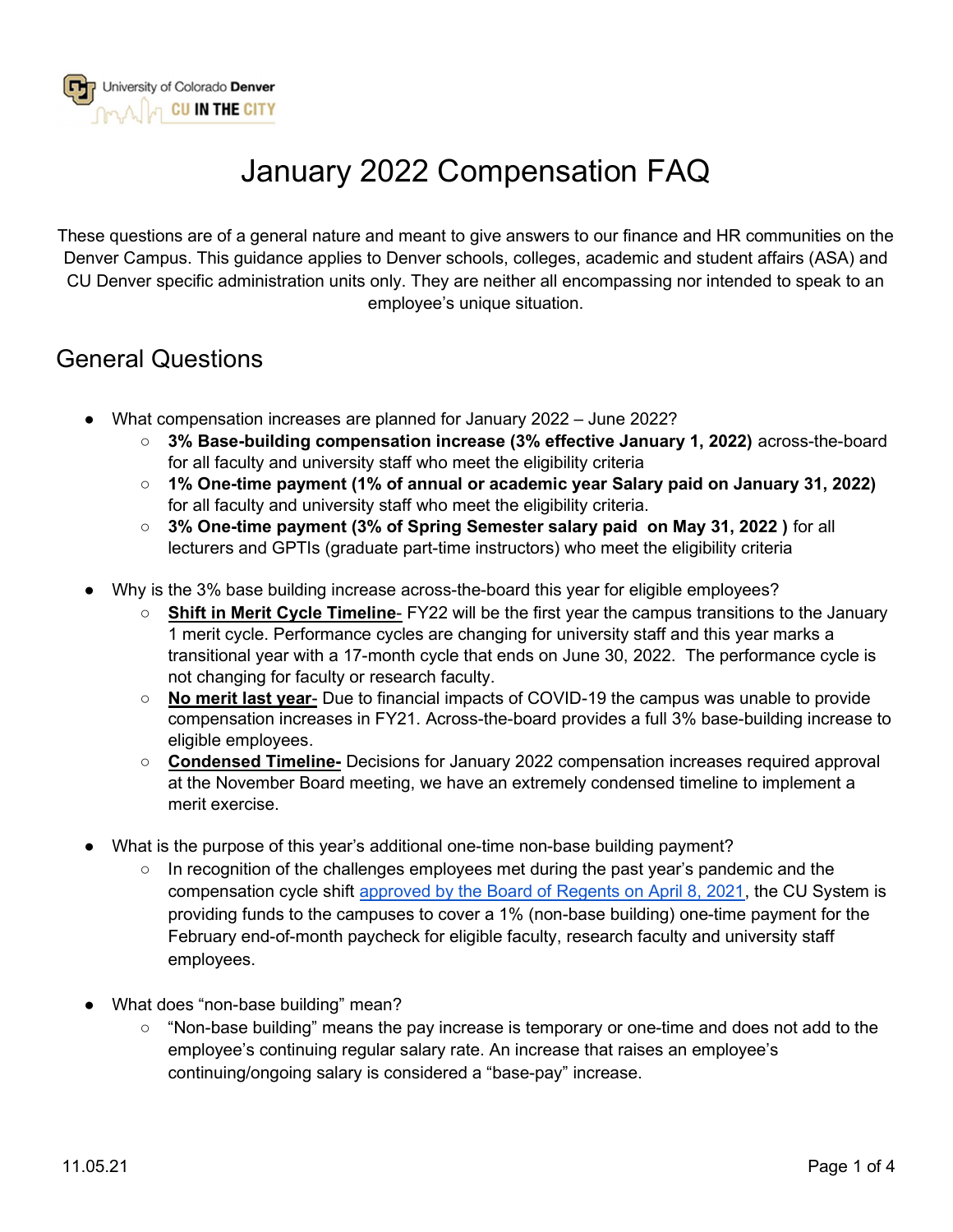## Employee Eligibility

- Which employees are eligible to receive the 1% one-time non-base building payment and the 3% Base-building compensation increase?
	- Eligible employees for the 1% one-time non-base building and 3% base-building compensation payment include regular faculty and university staff in Denver schools, colleges, academic and student affairs (ASA) and CU Denver specific administration who also meet the conditions below.
		- Must have received a "meeting expectations" or higher performance rating during the 2020 performance management cycle, if no rating default to a "meeting expectations."
		- Hired date of September 1, 2021 or earlier
		- For base-building only: No out of cycle increase after September 1, 2021, except if increase was related to equity study,
		- Must have an active appointment as of January 1, 2022
	- $\circ$  The following employees with an active appointment as of September 1, 2021 are eligible:
		- Tenured and Tenure-Track Faculty
		- Sr. Instructors and Instructors
		- Clinical Teaching Track Faculty
		- Research Associate series (PRA, Senior PRA, Research Associate, Senior Research Associate)
		- Post Docs
		- Scholars-in-Residence
		- Research Faculty (not including temporary)
		- University Staff (not including temporary)

As approved by the state of Colorado legislature, classified staff employees received a 3% across-the-board base-building merit increase effective July 1, 2021 and are not on the January cycle for the 3% base building or 1% one-time payment.

Employees with the following titles are not eligible:

- Part-time faculty (Adjunct, Lecturer, etc.)
- Student workers
- Student faculty
- Working Retirees
- Visiting Faculty
- Temporary employees (classified, university staff and research)
- Summer research, teaching, administrative, or additional appointments are not included. Only primary appointments will be considered.
- Which employees are eligible to receive the 3% one-time payment?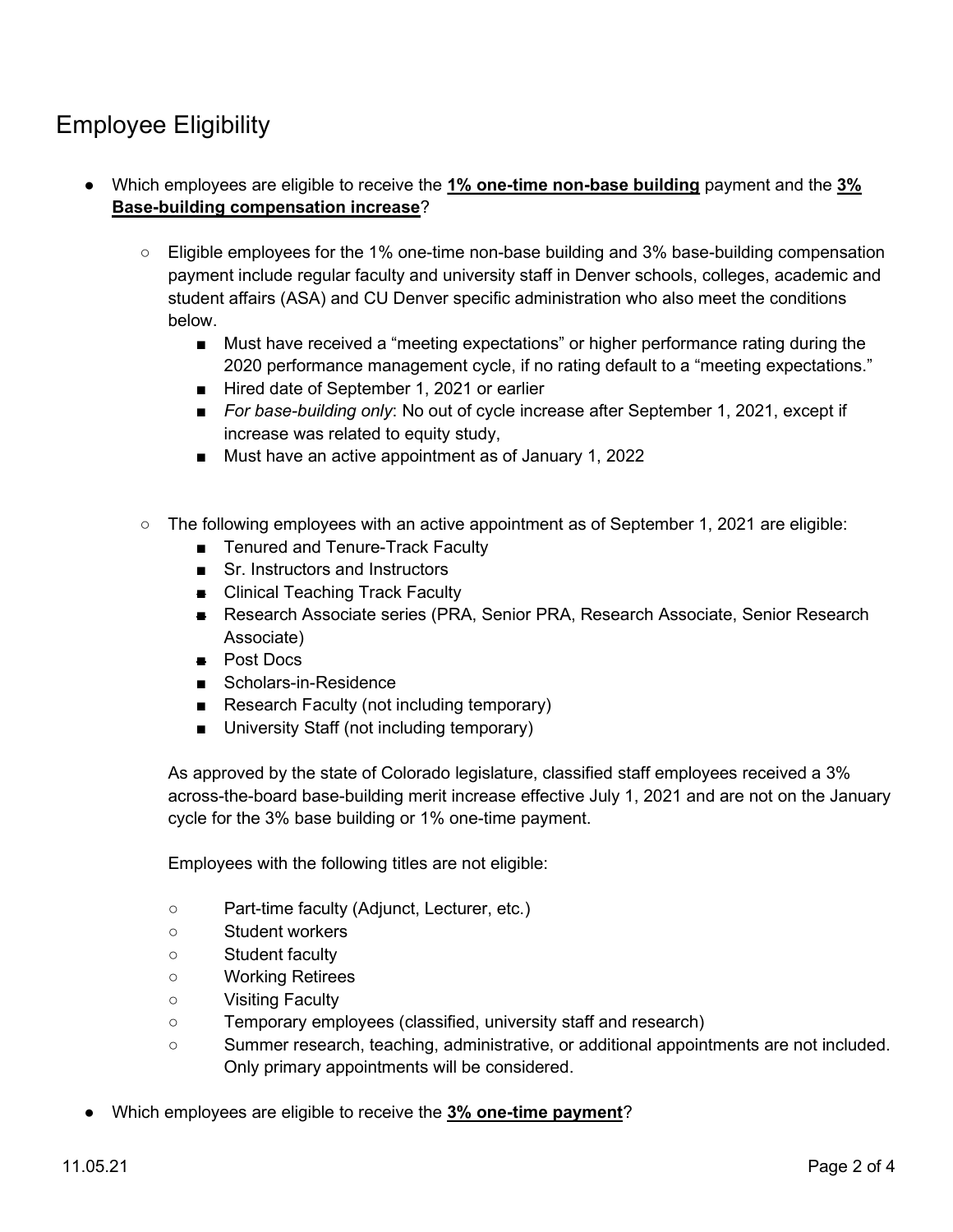- Eligible employees for the 3% one-time non-base building payment include lecturers and graduate part time instructors who also meet the conditions below:
	- have an active appointment on April 30, 2022,
	- hired into lecturer job code 1419 or graduate part time instructor job code 1503.
	- Are the listed instructor of record

#### Financial Questions

- What is the source of funding for the 1% one-time payment?
	- The 1% one-time payment will be funded and directly charged to central campus sources, made available by the CU System for all campuses. One-time payments made to eligible employees funded from gifts, grants, contracts, or auxiliary funds will also be directly charged to these central campus sources.
- What is the source of funding for the 3% base building increase?
	- Campus will cover increases for General Funds employees funded on other sources will need to self-fund.

## HR & Payroll Questions

- What do I need to do as an HR Liaison to ensure the payment is accurate and completed?
	- Human Resources and Budget & Fiscal Planning will coordinate amounts and upload into HCM. HR Liaisons will be able to review data prior to upload as well as confirm payments once entered into HCM.
- From what date is the 3% base building increase calculated?
	- $\circ$  The 3% base building increase is calculated from the employee's base salary as of 10/31/2021.
- How is this one-time payment calculated?
	- The 1% one-time payment is based on the employee's regular salary rate as of 10/31/2021 and is equivalent to 1% of the annual academic year contract or 12-month salary. This does not include summer appointments or other administrative/academic appointments for academic faculty. Only the academic year, or 12-month (for faculty with 12-month appointments), base salary for faculty will be considered in the calculation.
	- The 3% one-time payment is based on lecturer or GPTI salary for the Spring Semester (January 2022 – May 2022) and is equivalent to 3% of that total.

## Compensation Cycle Date Shift

- Why did the Board of Regents approve a change in the merit salary pool cycle from fiscal year to calendar year?
	- This change will allow decisions on merit pool increases to be made once fall census has occurred and the campus has a more accurate picture of its revenue outlook for the year.